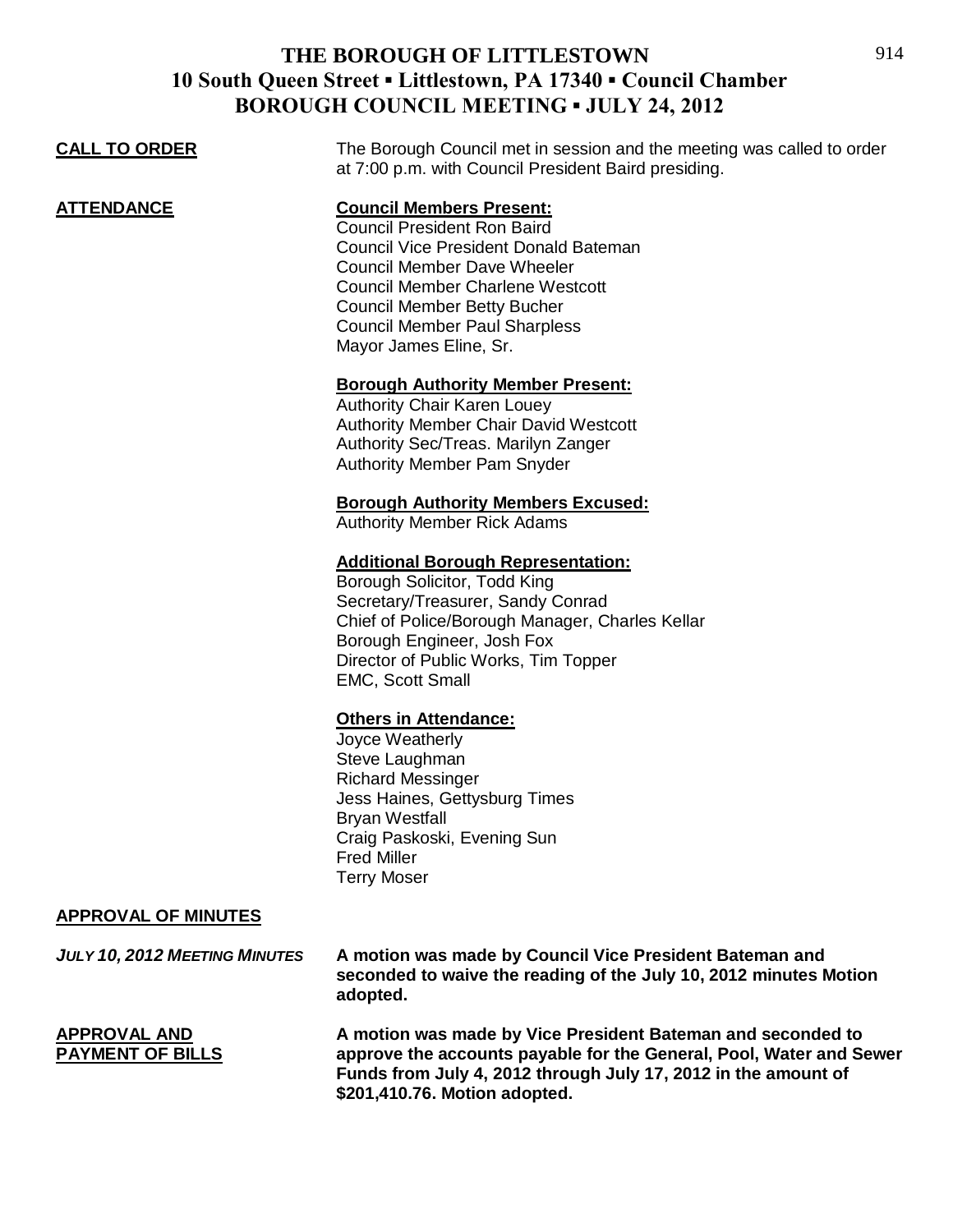|                                                                        | A motion was made by Council Vice President Bateman and<br>seconded to approve the payroll from July 4, 2012 through July 17,<br>2012 in the amount of \$48,606.10. Motion adopted.                                                                                                                                                                                                                                                                                                                                                                                                                                                                                                                                                                                                                         |
|------------------------------------------------------------------------|-------------------------------------------------------------------------------------------------------------------------------------------------------------------------------------------------------------------------------------------------------------------------------------------------------------------------------------------------------------------------------------------------------------------------------------------------------------------------------------------------------------------------------------------------------------------------------------------------------------------------------------------------------------------------------------------------------------------------------------------------------------------------------------------------------------|
|                                                                        | A motion was made by Council Vice President Bateman and<br>seconded to approve the Revenue and Expenditure report for July.<br>Motion adopted.                                                                                                                                                                                                                                                                                                                                                                                                                                                                                                                                                                                                                                                              |
| <b>NEW BUSINESS</b>                                                    |                                                                                                                                                                                                                                                                                                                                                                                                                                                                                                                                                                                                                                                                                                                                                                                                             |
| <b>APPOINT CHARLES KELLAR</b><br><b>AS BOROUGH MANAGER</b>             | A motion was made by Council Member Wheeler and seconded<br>to table the appointment of Charles Kellar to the position of Borough<br>Manager until the Code and Ordinance relating to the Borough<br>Manager have been reviewed and revised by Borough Council.<br>Motion was tied with Council President Baird, Council Vice President<br>Bateman and Council Member Westcott casting the opposing votes.<br><b>Council President Baird asked for a roll call vote:</b><br><b>Council Member Sharpless - yes</b><br><b>Council Member Wheeler - yes</b><br><b>Council Member Bucher - yes</b><br><b>Council President Baird - no</b><br>Council Vice President Bateman - no<br><b>Council Member Westcott - no</b><br>Mayor James Eline, Sr. broke the tie casting his vote not in favor of<br>the motion. |
|                                                                        | A motion was made by Council Member Sharpless and seconded to<br>appoint Charles Kellar to the position of Borough Manager for the<br>fiscal year 2013 to December 31, 2013 at a salary of \$30,000.00 plus<br>benefits. Motion adopted.                                                                                                                                                                                                                                                                                                                                                                                                                                                                                                                                                                    |
| <b>RECESS</b>                                                          | Council President Baird recessed the meeting of Council at 7:18pm for the<br>meeting of the Borough Authority.                                                                                                                                                                                                                                                                                                                                                                                                                                                                                                                                                                                                                                                                                              |
| <b>BOROUGH AUTHORITY</b>                                               | The meeting of the Littlestown Borough Authority was call to order at<br>7:18pm with Authority Chair, Karen Louey presiding.                                                                                                                                                                                                                                                                                                                                                                                                                                                                                                                                                                                                                                                                                |
| <b>CONTRACT 11-4 PAYMENT NO. 6</b><br><b>FAYETTESVILLE CONTRACTORS</b> | A motion was made by Authority Member Westcott and seconded to<br>approve Payment No. 6 to Fayetteville Contractors for Contract 11-4<br>in the amount of \$152,466.67. Motion adopted.                                                                                                                                                                                                                                                                                                                                                                                                                                                                                                                                                                                                                     |
| <b>ADJOURN</b>                                                         | A motion was made by Authority Member Westcott and seconded to<br>adjourn the meeting of the Littlestown Borough Authority. Motion<br>adopted.                                                                                                                                                                                                                                                                                                                                                                                                                                                                                                                                                                                                                                                              |
|                                                                        | The meeting of the Littlestown Borough Authority was adjourned at<br>7:20pm.                                                                                                                                                                                                                                                                                                                                                                                                                                                                                                                                                                                                                                                                                                                                |
| <b>RECONVENE</b>                                                       | Council President Baird reconvened the meeting of the Littlestown<br>Borough Council at 7:20pm.                                                                                                                                                                                                                                                                                                                                                                                                                                                                                                                                                                                                                                                                                                             |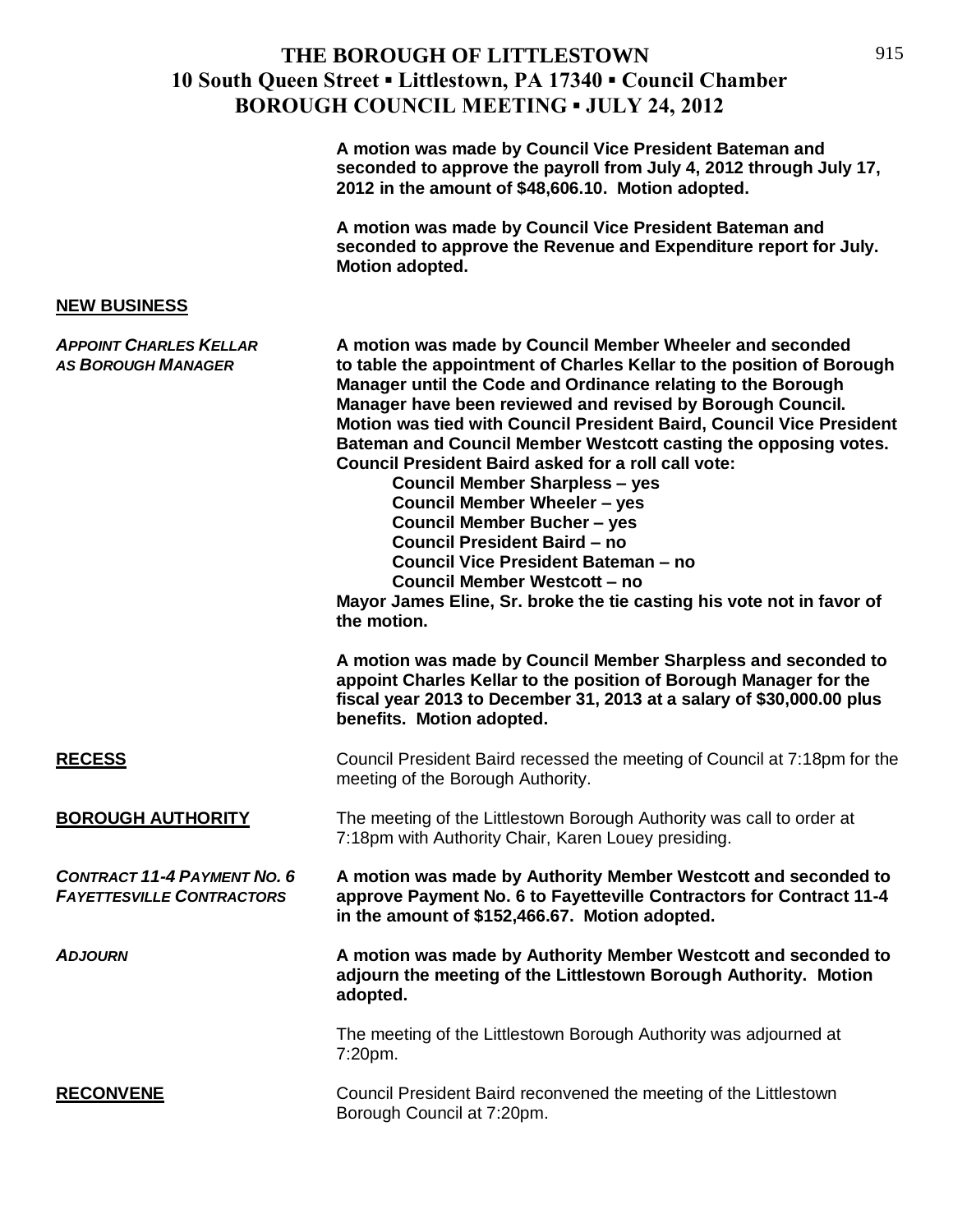#### **NEW BUSINESS (Cont'd)**

| <b>CONTRACT 11-4 PAYMENT NO. 6</b><br><b>FAYETTEVILLE CONTRACTORS</b>                  | A motion was made by Council Vice President Bateman and<br>seconded to approve Payment No. 6 to Fayetteville Contractors for<br>Contract 11-4 in the amount of \$152,466.67. Motion adopted.                                                                                 |
|----------------------------------------------------------------------------------------|------------------------------------------------------------------------------------------------------------------------------------------------------------------------------------------------------------------------------------------------------------------------------|
| <b>UPDATE ON BOND-GARY PULCINI</b>                                                     | A motion was made by Council Member Sharpless to direct Gary<br><b>Pulcini authorizing VALCO Capital and Eckert Seamens to proceed</b><br>with the refunding of the 2007 Bonds. Motion adopted.                                                                              |
| <b>MOTION TO ADVERTISE ORDINANCE</b>                                                   | A motion was made by Council Member Westcott and seconded to<br>approve Bond Counsel and the Borough Solicitor to advertise the<br>First Debt Act Ordinance. Motion adopted.                                                                                                 |
| <b>ADDENDUM TO THE DEVELOPERS</b><br><b>APPROVAL AGREEMENT - ROYAL</b><br><b>FARMS</b> | A motion was made by Council Vice President Bateman and<br>seconded to approve the First Addendum to Royal Farms Store<br>Development Approval Agreement. Motion adopted.                                                                                                    |
| <b>REQUEST FROM DALE &amp; KATE</b><br><b>DECKERT-W/S BILL</b>                         | A motion was made by Council Member Sharpless and seconded<br>to deny the request from Dale and Kate Deckert to reduce their July<br>water/sewer for the property located at 402 East King Street. Motion<br>adopted.                                                        |
| <b>REQUEST FROM MARY WILLIAMS</b><br><b>BOUNCE HOUSE AT THE PARK</b>                   | A motion was made by Council Member Sharpless and seconded to<br>deny the request from Mary Williams to have a Bounce House back at<br>the Community Park on August 11, 2012. Motion adopted with<br>Council Vice President Bateman casting the opposing vote.               |
| <b>RE-ORGANIZATION OF COMMITTEES</b>                                                   | Council President Baird added Council Vice President Bateman to the<br>Personnel Committee and made Council Member Wheeler Chairman of<br>the Union/Police Contract and also added Council Vice President<br>Bateman, Council Member Westcott and himself to the Committee.  |
| <b>HIRE LIFEGUARDS</b>                                                                 | A motion was made by Council Vice President Bateman and<br>seconded to hire Maria Kretz and Robert Kretz as Lifeguards with an<br>hourly rate of \$7.92/hr. Council President Baird stated that this was a<br>non-agenda item and asked for public comments. Motion adopted. |
| <b>ROTARY CLUB CONTRIBUTION</b><br><b>TOWARDS GRANT</b>                                | A motion was made by Council Vice President Bateman and<br>seconded to approve contributing \$500.00 to the share the cost of the<br>Rotary Club Grant to purchase picnic tables for the pool contingent<br>upon the grant being received. Motion adopted.                   |
| <b>REPORTS</b>                                                                         |                                                                                                                                                                                                                                                                              |
| <b>Chief of Police/Manager</b>                                                         | Chief of Police/Borough Manager, Charles Kellar informed Council of the<br>following:<br>Royal Farms are in its final stages of planning and has received all<br>$\bullet$<br>approvals from the Borough Engineer and Adams County                                           |

Conservation District.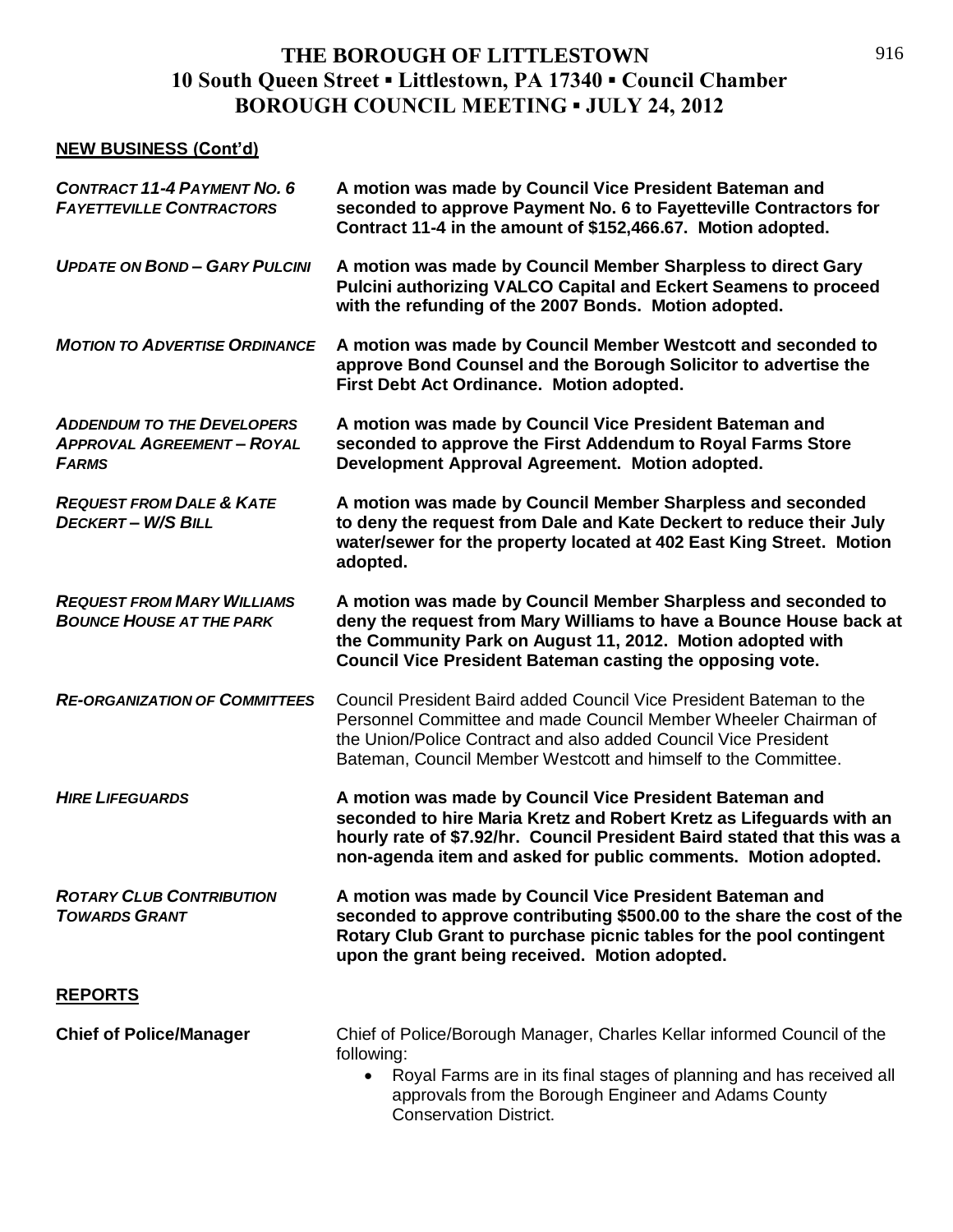|                                                             | There was job conference for the Lumber Street project held on<br>July 17 <sup>th</sup> to discuss where the project is at.<br>The DCNR Grant is under review and the Borough will not hear<br>$\bullet$<br>anything until late September.<br>The parts for the Meadowview Lift Station have arrived and are<br>scheduled to be installed on July 25 <sup>th</sup> . |
|-------------------------------------------------------------|----------------------------------------------------------------------------------------------------------------------------------------------------------------------------------------------------------------------------------------------------------------------------------------------------------------------------------------------------------------------|
| <b>Director of Public Works</b>                             | Mr. Topper stated that he turned in his report earlier to Borough Council<br>and asked if there were any questions from Council.                                                                                                                                                                                                                                     |
| <b>Code Enforcement Officer</b>                             | Mr. Westfall reported that he continues to work on violations and cleaning<br>up the town.                                                                                                                                                                                                                                                                           |
| <b>Borough Engineer</b>                                     | <b>Contract 11-1 Water System Improvements</b><br>Record drawings have been prepared and submitted to Mr. Stroup for<br>review.                                                                                                                                                                                                                                      |
|                                                             | <b>Contract 11-4 Lumber Street Utility &amp; Roadway Improvements</b><br>Contractor continues to work on site that generally includes installation of<br>storm water facilities and curbing as well as demotion of the remaining<br>existing roadway. Lumber Street will be closed July 25 <sup>th</sup> and will remain<br>closed until further notice.             |
|                                                             | <b>Wastewater Treatment Plant Upgrade</b><br>PennVest requirements have been incorporated into the Project Manual<br>and the project was advertised for public bidding on July 11, 2012.                                                                                                                                                                             |
| <b>PUBLIC COMMENTS</b>                                      | Steve Laughman with the Alpha Fire Company presented to Council a<br>request from the Fire Company which asks the Borough to budget in the<br>2013 budget a donation to the Alpha Fire Company in the amount of<br>\$50,000.00.                                                                                                                                      |
| <b>REPORTS OF BOARD</b><br><b>COMMITTEES AND COMMISIONS</b> |                                                                                                                                                                                                                                                                                                                                                                      |
| <b>RECREATION BOARD</b>                                     |                                                                                                                                                                                                                                                                                                                                                                      |
| <b>HIRE LIFEGUARDS</b>                                      | Motion was made by Council Vice President Bateman and seconded<br>to approve the recommendation from the Recreation Board to hire<br>Matt Sirois and Alex Rhone as lifeguards with an hourly rate of<br>\$7.92/hr. Motion adopted.                                                                                                                                   |
| <b>NON-AGENDA ITEMS</b>                                     |                                                                                                                                                                                                                                                                                                                                                                      |
| <b>POLICY ON WRITING THE MINUTES</b>                        | A motion was made by Council Member Sharpless and seconded to<br>record in the minutes the name of the individual who made the<br>motion and the name of the individual who made the second. Motion<br>failed with Council Member Wheeler, Council Member Bucher,<br><b>Council President Baird and Council Member Westcott casting the</b>                          |

**opposing votes.**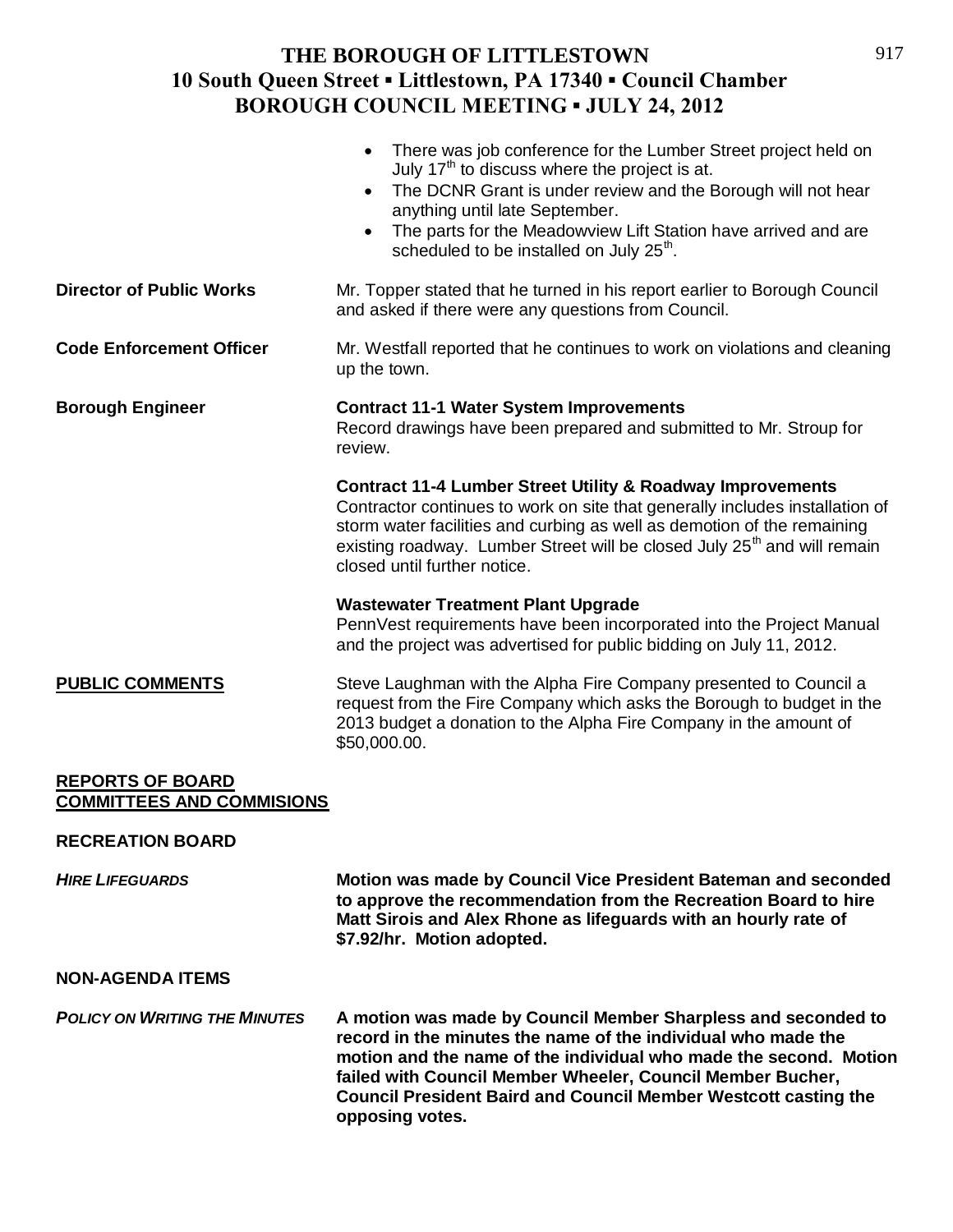**A motion was made by Council Member Sharpless to record in the minutes the name of the individual who made the motion. Motion died due to a lack of a second.**

**A motion was made by Council Member Sharpless and seconded to correct the following motions from the June 26, 2012 minutes by recording the individual who made each motion:** 

**A motion was made by Council Member Bucher and seconded to waive the reading of the June 7, 2012 minutes and approve with the following corrections:**

 **Add "Bob Campbell" under "Additional Borough Representation" Motion adopted.**

**A motion was made by Council Member Bucher and seconded to waive the reading of the June 12, 2012 minutes and approve with the following corrections:**

- **Page 904, Remove "Sharpless" from the "Call to Order" and replace it with "Baird"**
- **Page 905, under "Purchase a Nacho Cheese Machine" Remove "Council Vice President Baird" and replace it with "Council Vice President Bateman"**
- **Page 907, under "Borough Engineer, (Contract 11-1 – Water System Improvements)" Remove "\$89,743.29" and replace it with "\$889,743.29" Motion adopted.**

**A motion was made by Council Member Westcott and seconded to approve the accounts payable for the General, Pool, Water and Sewer Funds from June 7, 2012 through June 19, 2012 in the amount of \$55,699.52. Motion adopted.**

**A motion was made by Council Member Westcott and seconded to approve the payroll from June 7, 2012 through June 19, 2012 in the amount of \$48,155.29. Motion adopted.**

**A motion was made by Council Member Westcott and seconded to approve the revenue and expenditure report for the month ending May 31. 2012.**

**A motion was made by Council Member Bucher and seconded to accept the resignation from Borough Consultant, Jim Schumacher effective July 14, 2012. Motion adopted.**

**A motion was made by Borough Authority Member Snyder and seconded to approve Payment No. 5 to Fayettesville Contractors for Contract 11-4 in the amount of \$113,026.11. Motion adopted.**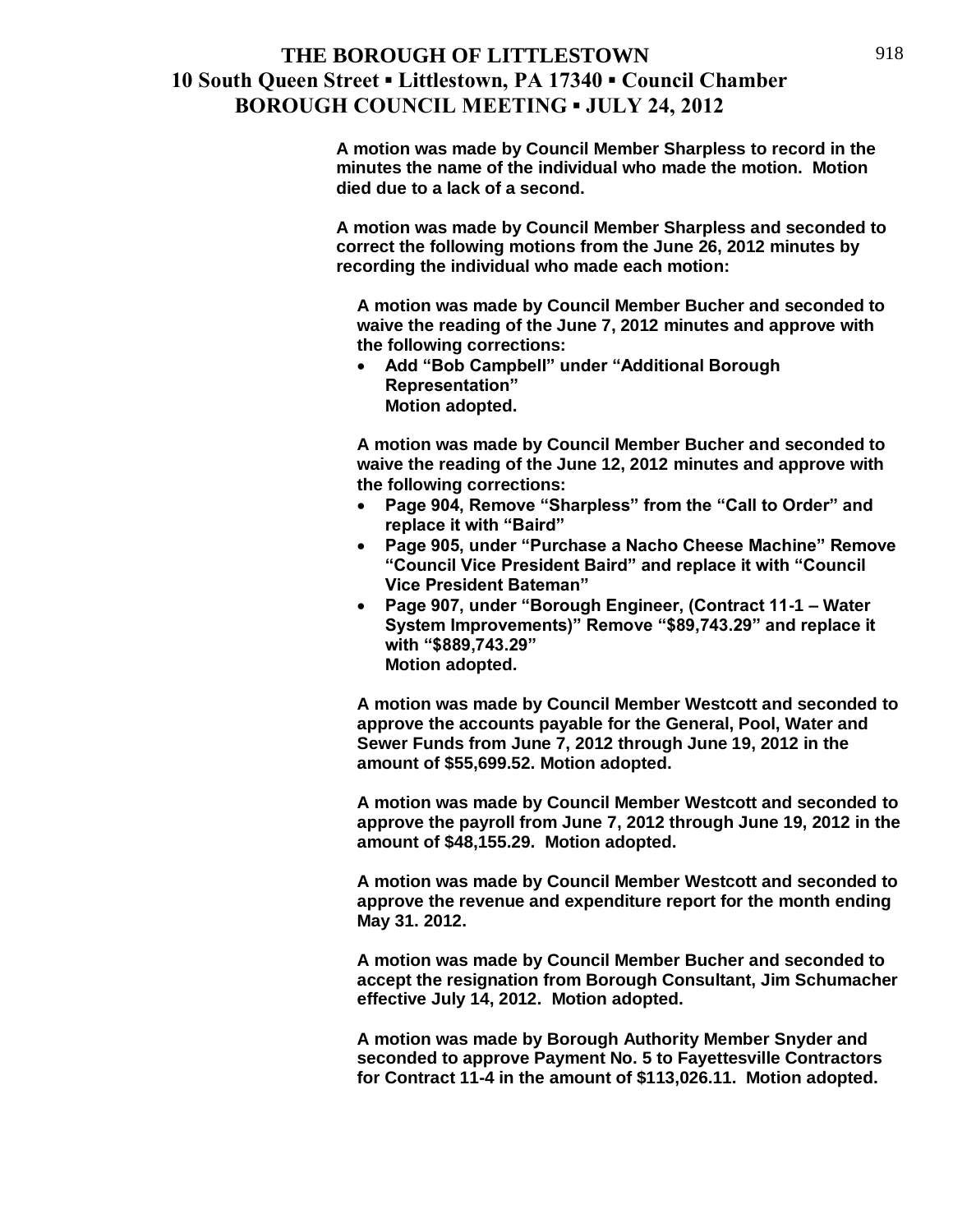**A motion was made by Borough Authority Member Snyder and seconded to adjourn the meeting of the Littlestown Borough Authority. Motion adopted.**

**A motion was made by Council Member Westcott and seconded to ratify the Borough Managers decision regarding the Parks Grant with the Boroughs cash contribution not to exceed \$38,726.50. Motion adopted.**

**A motion was made by Council Member Westcott and seconded to approve Payment No. 5 to Fayettesville Contractors for Contract 11-4 in the amount of \$113,026.11. Motion adopted.**

**A motion was made by Council Member Bucher and seconded to approve hanging a banner to advertise information regarding Myrtle Louise Stonesifer-King contingent upon the approval of the Borough Manager and Tim Topper**. Council Vice President Bateman stated that this was non-agenda item and asked for public comment. **Motion adopted.**

**A motion was made by Council Member Sharpless and seconded to move forward with the Penn Vest option for the financing of the WWTP upgrade project. Motion adopted.**

**A motion was made by Council Member Wheeler and seconded to direct the Borough Engineer, Josh Fox to move forward with the plans for Proplant Avenue. Motion adopted.**

**A motion was made by Council Member Sharpless and seconded to approve the recommendation from the Recreation Board to hire Caren Evans as an on-call employee for the Concession Stand with an hourly rate of \$7.25/hr. Motion adopted.**

**A motion was made by Council Member Sharpless and seconded to approve the recommendation from the Recreation Board to allow the Bittle Brothers and the Myrtle Louis Stonesifer-King Living Legacy Guild the usage of the Community Pool to set up a table to promote their upcoming play on July 7, 2012, July 14, 2012 and July 21, 2012 between the hours of noon and 3pm and to display a laminated 24 x 36" poster a the Community Pool. Motion adopted.**

**A motion was made by Council Member Wheeler and seconded to approve the recommendation Twenty Free Pool Passes from the Recreation Board to deny the request from the Hoffman Homes to receive twenty free pool passes.** Council Vice President Bateman stated that this was non-agenda item and asked for public comments. **Motion adopted.**